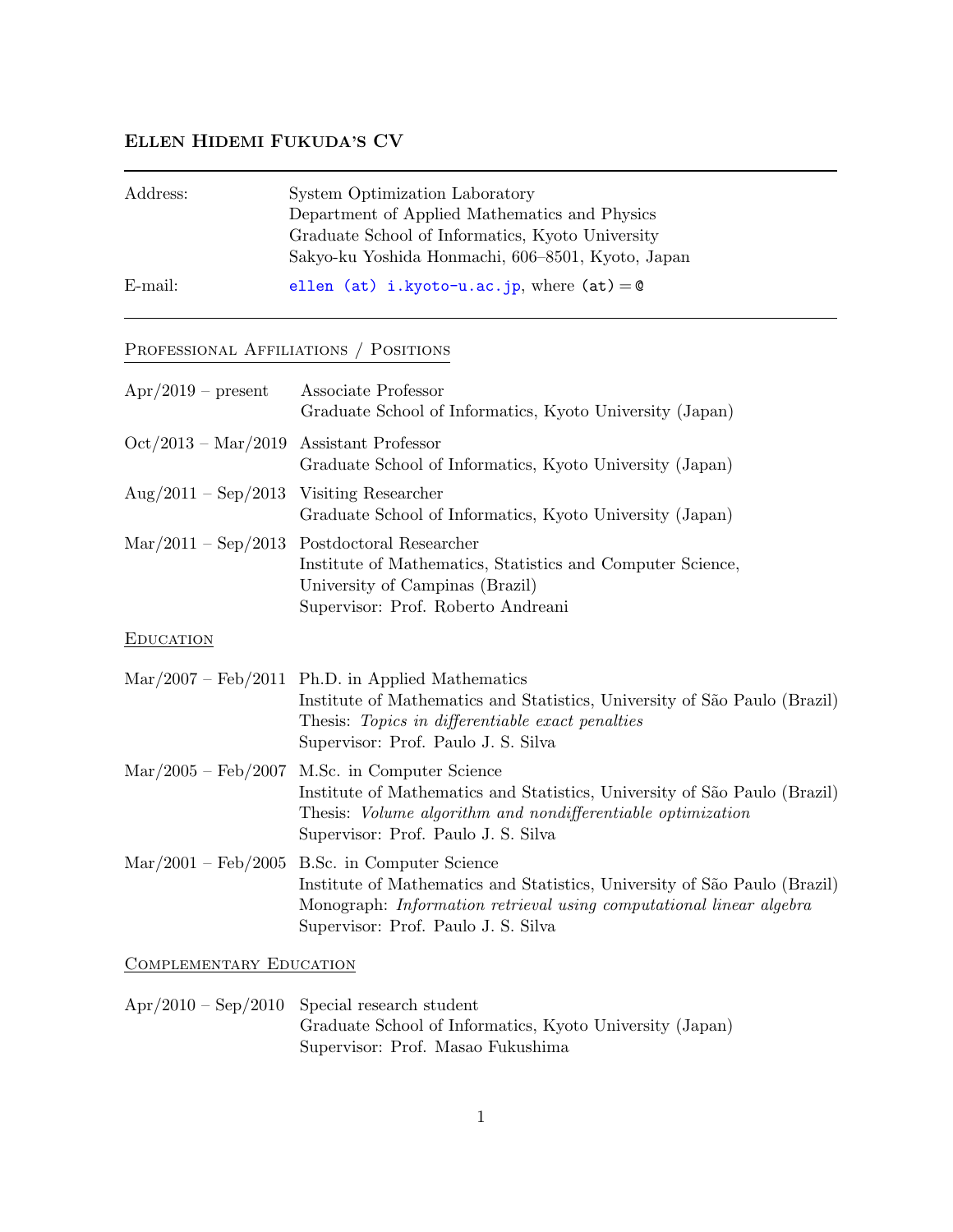Jan/2008 – Feb/2008 Summer course in Functional Analysis National Institute for Pure and Applied Mathematics (Brazil)

### Research Interests

Nonlinear programming, nonsmooth optimization, conic optimization, vector and multiobjective optimization, semidefinite programming, numerical optimization, etc.

#### **PUBLICATIONS**

### Refereed Journal Articles

- 1. K. Okabe, Y. Yamakawa and E. H. Fukuda. A revised sequential quadratic semidefinite programming method for nonlinear semidefinite optimization. Submitted, 2022.
- 2. H. Tanabe, E. H. Fukuda and N. Yamashita. An accelerated proximal gradient method for multiobjective optimization. Submitted, 2022.
- 3. Y. Yamakawa, T. Ikegami, E. H. Fukuda and N. Yamashita. An equivalent nonlinear optimization model with triangular low-rank factorization for semidefinite programs. Submitted, 2021.
- 4. H. Tanabe, E. H. Fukuda and N. Yamashita. Convergence rates analysis of multiobjective proximal gradient method. To appear in Optimization Letters, 2022.
- 5. H. Tanabe, E. H. Fukuda and N. Yamashita. New merit functions and error bounds for non-convex multiobjective optimization. Submitted, 2020.
- 6. R. Andreani, E. H. Fukuda, G. Haeser, H. Ramírez, D. O. Santos, P. J. S. Silva and T. P. Silveira. Erratum to: new constraint qualifications and optimality conditions for second order cone programs. Set-Valued and Variational Analysis, 30:329–333, 2022.
- 7. E. H. Fukuda, L. M. Mito and G. Haeser. Second-order analysis for semidefinite and second-order cone programming via sequential optimality conditions. Submitted, 2020.
- 8. E. H. Fukuda, L. M. Graña Drummond and A. M. Masuda. A conjugate directions-type procedure for quadratic multiobjective optimization. Optimization, 71(2):419–437, 2022.
- 9. T. H. L. Dinh, M. Kaneko, E. H. Fukuda and L. Boukhatem. Energy efficient resource allocation optimization in fog radio access networks with outdated channel knowledge. IEEE Transactions on Green Communications and Networking, 5(1):146–159, 2021.
- 10. R. Andreani, E. H. Fukuda, G. Haeser, D. O. Santos and L. D. Secchin. On the use of Jordan algebras for improving global convergence of an augmented Lagrangian method in nonlinear semidefinite programming. Computational Optimization and Applications, 79:633–648, 2021.
- 11. R. Andreani, E. H. Fukuda, G. Haeser, D. O. Santos and L. D. Secchin. Optimality conditions for nonlinear second-order cone programming and symmetric cone programming. Submitted, 2019.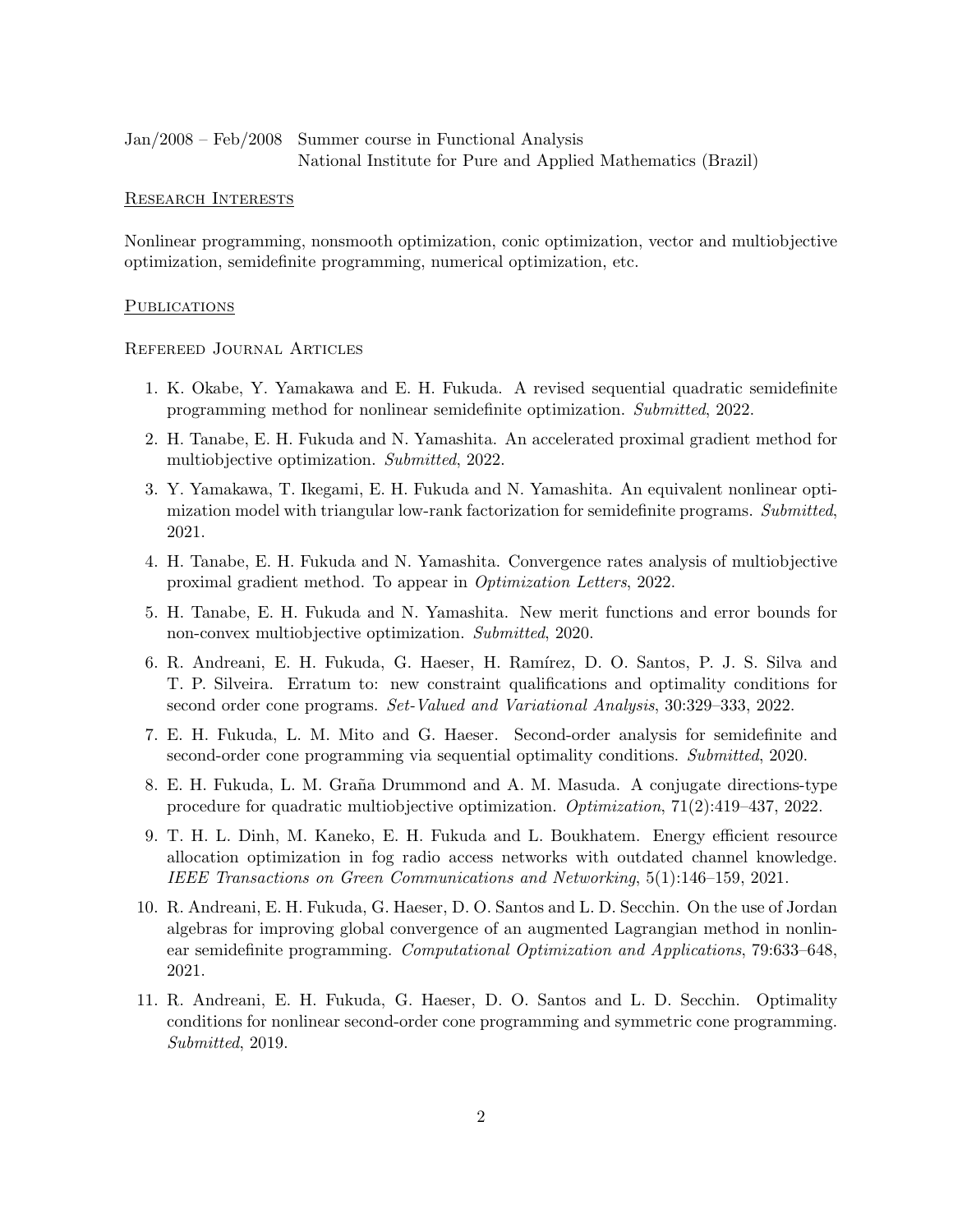- 12. L. Amichi, M. Kaneko, E. H. Fukuda, N. El Rachkidy and A. Guitton. Joint allocation strategies of power and spreading factors with imperfect orthogonality in LoRa networks. IEEE Transactions on Communications, 68(6):3750–3765, 2020.
- 13. K. Mita, E. H. Fukuda and N. Yamashita. Nonmonotone line searches for unconstrained multiobjective optimization problems. Journal of Global Optimization, 75(1):63–90, 2019.
- 14. E. H. Fukuda, L. M. Graña Drummond and F. M. P. Raupp. A barrier-type method for multiobjective optimization. Optimization, 69(11):2471–2487, 2020.
- 15. H. Tanabe, E. H. Fukuda and N. Yamashita. Proximal gradient methods for multiobjective optimization and their applications. Computational Optimization and Applications, 72(2):339–361, 2019.
- 16. B. F. Lourenço, E. H. Fukuda and M. Fukushima. Optimality conditions for problems over symmetric cones and a simple augmented Lagrangian method. Mathematics of Operations Research, 43(4):1233–1251, 2018.
- 17. E. H. Fukuda and B. F. Lourenço. Exact augmented Lagrangian functions for nonlinear semidefinite programming. Computational Optimization and Applications, 71(2):457–482, 2018.
- 18. B. F. Lourenço, E. H. Fukuda and M. Fukushima. Optimality conditions for nonlinear semidefinite programming via squared slack variables. Mathematical Programming, 168(1- 2):177–200, 2018.
- 19. E. H. Fukuda and M. Fukushima. A note on the squared slack variables technique for nonlinear optimization. Journal of the Operations Research Society of Japan, 60(3):262– 270, 2017.
- 20. E. H. Fukuda and M. Fukushima. The use of squared slack variables in nonlinear secondorder cone programming. Journal of Optimization Theory and Applications, 170(2):394– 418, 2016.
- 21. E. H. Fukuda, L. M. Graña Drummond and F. M. P. Raupp. An external penalty-type method for multicriteria. TOP, 24(2):493–513, 2016.
- 22. E. H. Fukuda and L. M. Graña Drummond. A survey on multiobjective descent methods. Pesquisa Operacional, 34(3):585–620, 2014.
- 23. E. H. Fukuda and L. M. Graña Drummond. Inexact projected gradient method for vector optimization. Computational Optimization and Applications, 54(3):473–493, 2013.
- 24. R. Andreani, E. H. Fukuda and P. J. S. Silva. A Gauss-Newton approach for solving constrained optimization problems using differentiable exact penalties. Journal of Optimization Theory and Applications, 156(2):417–449, 2013.
- 25. E. H. Fukuda, P. J. S. Silva and M. Fukushima. Differentiable exact penalty functions for nonlinear second-order cone programs. SIAM Journal on Optimization, 22(4):1607–1633, 2012.
- 26. E. H. Fukuda and L. M. Graña Drummond. On the convergence analysis of the projected gradient method for vector optimization. Optimization, 60(8-9):1009–1021, 2011.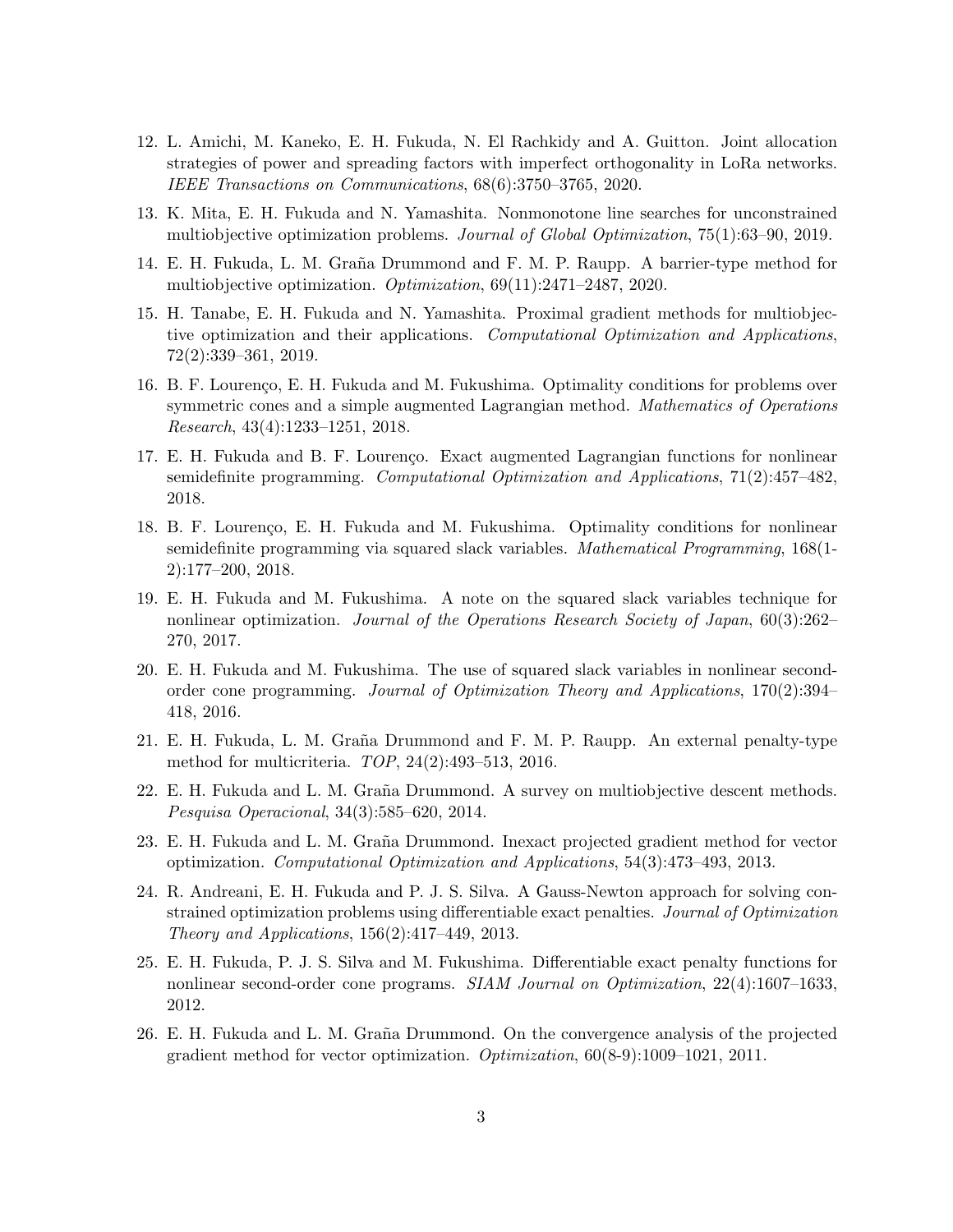Special Issues

- 1. E. H. Fukuda. About the special issue (in Japanese). Special issue on "32nd RAMP Symposium", Operations Research Society of Japan, to appear, 2021.
- 2. E. H. Fukuda. Descent methods for multiobjective optimization: extending single-objective optimization methods (in Japanese). Systems, Control and Information, vol. 62, pp. 352– 357, September 2018.
- 3. E. H. Fukuda. Multiobjective optimization: basis of descent methods (in Japanese). Special issue on "29th RAMP Symposium", Operations Research Society of Japan, vol. 63, pp. 146– 152, March 2018.
- 4. E. H. Fukuda and M. Fukushima. Second-order cone programming and a method using squared slack variables (in Japanese). Special issue on "Theory on second-order cone programming", Operations Research Society of Japan, vol. 59, pp. 707–715, December 2014.

Conference Proceedings

- 1. E. H. Fukuda, B. F. Lourenço and M. Fukushima. A survey on second-order conditions for nonlinear symmetric cone programming via squared slack variables.  $RIMS\ Kóky\hat{u}roku$ , vol. 2108, Kyoto, Japan, April 2019.
- 2. E. H. Fukuda. Descent methods in multiobjective optimization (in Japanese). Proceedings of the 29th RAMP Symposium, vol. 29, pp. 115–124, Tsukuba, Japan, October 2017.
- 3. K. Mita, E. H. Fukuda and N. Yamashita. On using nonmonotone line search techniques in steepest descent methods for multiobjective optimization (in Japanese). Proceedings of the 61st Annual Conference of the Institute of Systems, Control and Information Engineers, Kyoto, Japan, May 2017.
- 4. I. Isonishi, E. H. Fukuda and N. Yamashita. A new DC method for BMI-constrained optimization (in Japanese). Proceedings of the 61st Annual Conference of the Institute of Systems, Control and Information Engineers, Kyoto, Japan, May 2017.
- 5. E. H. Fukuda and B. F. Lourenço. Constructing a continuously differentiable exact augmented Lagrangian function for nonlinear semidefinite programming. RIMS Kôkyûroku, vol. 2027, pp. 150–157, Kyoto, Japan, April 2017.
- 6. D. Tsuyuguchi, E. H. Fukuda, M. Hu and M. Fukushima. Reformulating multi-leaderfollower games with smoothing method (in Japanese). RIMS  $Kôky\hat{u}roku$ , vol. 1981, pp. 149– 157, Kyoto, Japan, January 2016.
- 7. E. H. Fukuda, B. F. Lourenço and M. Fukushima. A note on nonlinear semidefinite programming and the squared slack variables technique. RIMS  $Kôky\hat{u}roku$ , vol. 1981, pp. 143– 148, Kyoto, Japan, January 2016.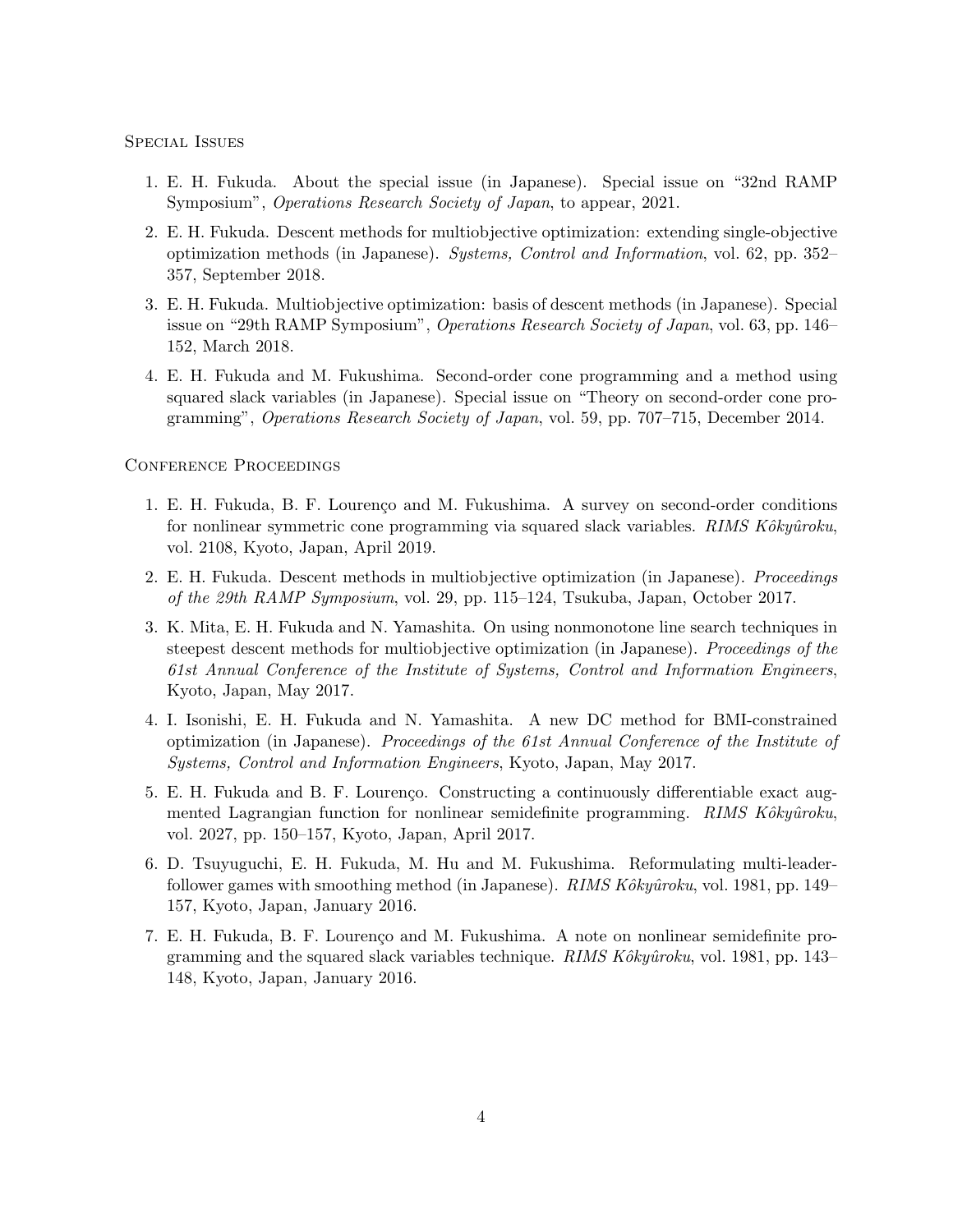#### Conference Presentations

Talks in international conferences: 16 / Talks in domestic conferences: 18

The list below does not include the presentations given by my co-authors.

- 1. E. H. Fukuda. Recent developments in multiobjective descent methods. 66th Annual Conference of the Institute of Systems, Control and Information Engineers, Kyoto, Japan, 2022/05/19 (invited talk).
- 2. E. H. Fukuda, T. Tanaka and N. Yamashita. A new uncertainty model for positive-valued parameters with applications. 22nd Conference of the International Federation of Operational Research Societies, Seoul, South Korea (online), 2021/08/24 (invited talk).
- 3. R. Andreani, E. H. Fukuda, G. Haeser, D. O. Santos and L. D. Secchin. Sequential optimality conditions: extensions for nonlinear semidefinite and nonlinear second-order cone programming problems (in Japanese). RIMS Workshop: Theory, Algorithms and Applications of Mathematical Optimization, Kyoto, Japan (online), 2020/08/24 (contributed talk).
- 4. E. H. Fukuda, K. Mita and N. Yamashita. A hybrid-type nonmonotone line search for multiobjective optimization. International Conference on Optimization: Techniques and Applications 2019, Hakodate, Japan, 2019/08/29 (invited talk).
- 5. E. H. Fukuda, K. Mita and N. Yamashita. On using nonmonotone line searches in multiobjective descent methods. 30th European Conference on Operational Research, Dublin, Ireland, 2019/06/25 (organized/contributed talk).
- 6. E. H. Fukuda, I. Isonishi and N. Yamashita. A new DC method for nonlinear conic optimization with applications to problems with BMI constraints. International Workshop on Control and Optimization, Kyoto, Japan, 2018/11/07 (invited talk).
- 7. E. H. Fukuda, B. F. Lourenço and M. Fukushima. Second-order conditions for nonlinear symmetric conic programming problems (in Japanese). RIMS Workshop: New Trends of Numerical Optimization in Advanced Information-Oriented Society, Kyoto, Japan, 2018/08/07 (contributed talk).
- 8. E. H. Fukuda, B. F. Lourenço and M. Fukushima. Nonlinear symmetric cone problems: optimality conditions and an augmented Lagrangian method. XII Brazilian Workshop on Continuous Optimization, Foz do Iguaçu, Brazil, 2018/07/24 (contributed talk).
- 9. E. H. Fukuda, I. Isonishi and N. Yamashita. Solving nonlinear conic programming problems with a new DC approach. 23rd International Symposium on Mathematical Programming, Bordeaux, France, 2018/07/04 (contributed talk).
- 10. E. H. Fukuda. Descent methods for multiobjective optimization (in Japanese). The 29th RAMP Symposium, Tsukuba, Japan, 2017/10/13 (invited talk).
- 11. E. H. Fukuda and B. F. Lourenço. On the construction of exact augmented Lagrangian functions for nonlinear semidefinite optimization. SIAM Conference on Optimization, Vancouver, Canada, 2017/05/24 (organized/invited talk).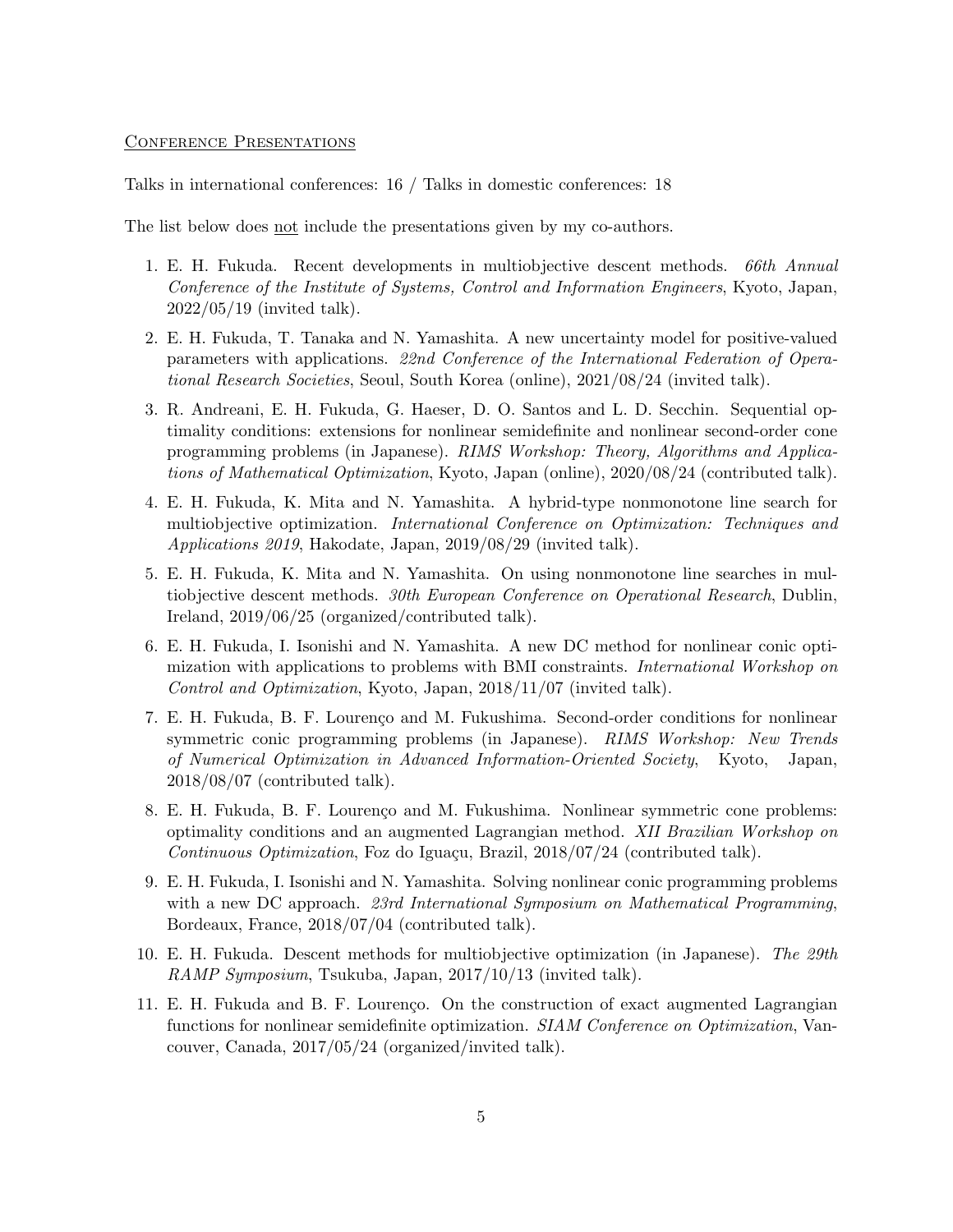- 12. E. H. Fukuda and B. F. Lourenço. Constructing exact augmented Lagrangian functions for nonlinear semidefinite programming problems (in Japanese). RIMS Workshop: The Stateof-the-Art Optimization Technique and Future Development, Kyoto, Japan, 2016/08/26 (contributed talk).
- 13. E. H. Fukuda, B. F. Lourenço and M. Fukushima. Second-order conditions for nonlinear semidefinite optimization problems via slack variables approach. The Fifth International Conference on Continuous Optimization, Tokyo, Japan, 2016/08/08 (invited talk).
- 14. E. H. Fukuda. Exact penalty methods for optimization problems (in Japanese). Workshop on Optimization: Foundations and Frontiers, Yokohama, Japan, 2016/03/19 (invited talk).
- 15. E. H. Fukuda. Research on nonlinear programming, nonlinear second-order cone programming and multiobjective optimization (in Japanese). Kansai Region Meeting from Operations Research Society of Japan – Memorial Lecture, Osaka, Japan, 2016/03/05 (invited talk).
- 16. E. H. Fukuda, B. F. Lourenço and M. Fukushima. Reformulating nonlinear semidefinite programming problems with squared slack variables (in Japanese). Operations Research Society of Japan – Fall Conference, Fukuoka, Japan,  $2015/09/11$  (contributed talk).
- 17. E. H. Fukuda, B. F. Lourenço and M. Fukushima. Nonlinear semidefinite programming problems and the squared slack variables technique (in Japanese). RIMS Workshop: Optimization for New Generations – Modeling and Computation, Kyoto, Japan, 2015/09/01 (contributed talk).
- 18. E. H. Fukuda, B. F. Lourenço and M. Fukushima. Studies on squared slack variables for nonlinear second-order cone and semidefinite programming. 22nd International Symposium on Mathematical Programming, Pittsburgh, United States, 2015/07/14 (contributed talk).
- 19. E. H. Fukuda and M. Fukushima. On the use of squared slack variables in nonlinear programming and nonlinear second-order cone programming. 9th International Conference on Optimization: Techniques and Applications, Taipei, Taiwan, 2013/12/13 (contributed talk).
- 20. E. H. Fukuda and M. Fukushima. Using squared slack in nonlinear second-order cone programming (in Japanese). OR Meeting for Young Researchers, Kyoto, Japan, 2013/11/07 (invited talk).
- 21. E. H. Fukuda and M. Fukushima. Slack variables in nonlinear second-order cone programming problems (in Japanese). RIMS Workshop: Optimization – Theory and Applications, Kyoto, Japan, 2013/08/30 (contributed talk).
- 22. E. H. Fukuda and M. Fukushima. Slack variables in nonlinear second-order cone programming. The Fourth International Conference on Continuous Optimization, Lisbon, Portugal, 2013/07/30 (invited talk).
- 23. E. H. Fukuda and M. Fukushima. Slack variables in nonlinear second-order cone programming problems (in Japanese). Optimization: Modeling and Algorithms 2013, Tokyo, Japan, 2013/03/11 (contributed talk).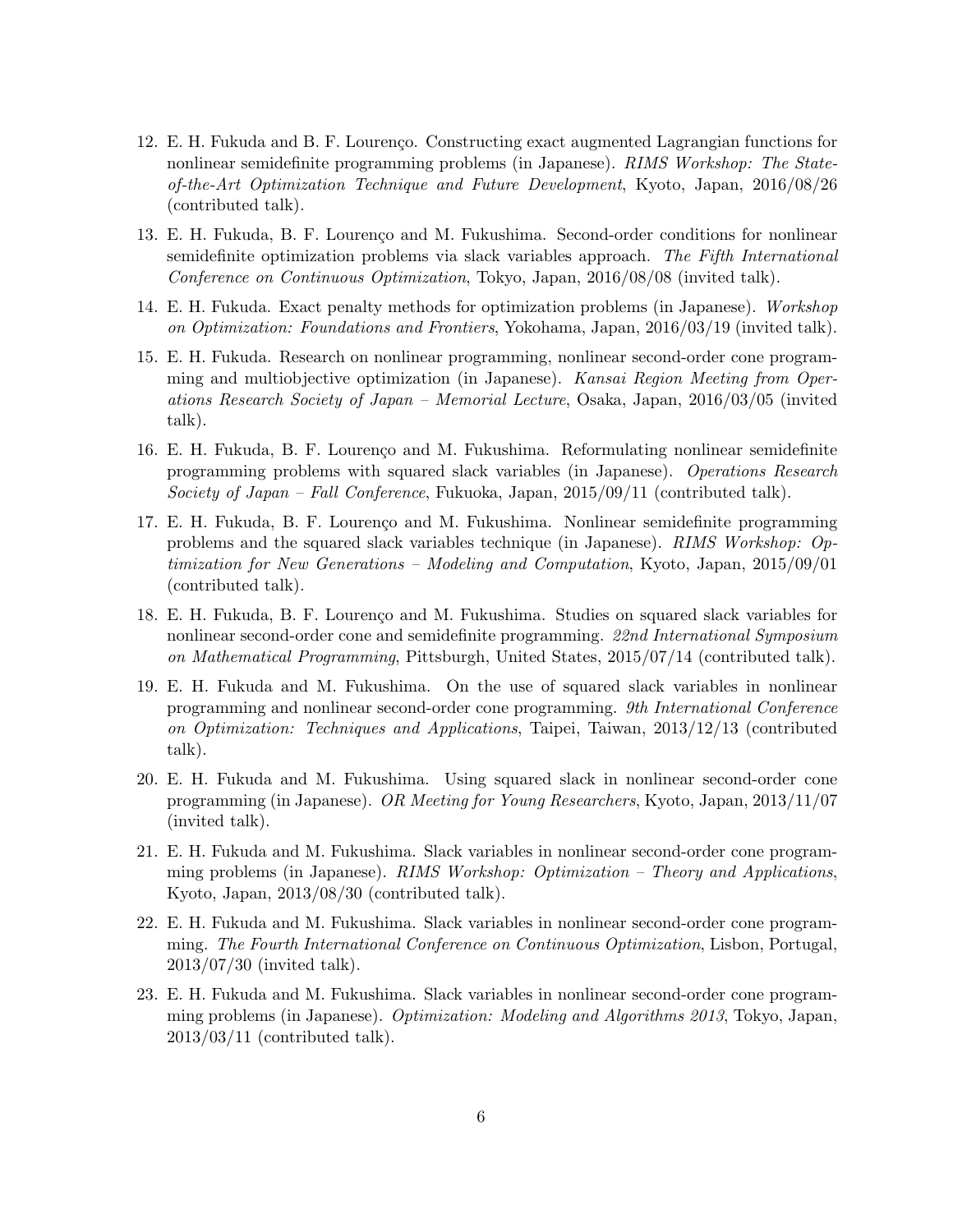- 24. E. H. Fukuda, M. Fukushima and P. J. S. Silva. Solving nonlinear second-order cone programs via exact penalty functions. 5th International Conference on Optimization and Control with Applications, Beijing, China, 2012/12/07 (invited talk).
- 25. E. H. Fukuda, M. Fukushima and P. J. S. Silva. Differentiable exact penalty functions for nonlinear second-order cone programs. 21st International Symposium on Mathematical Programming, Berlin, Germany, 2012/08/21 (contributed talk).
- 26. E. H. Fukuda, M. Fukushima and P. J. S. Silva. Differentiable exact penalty functions for nonlinear second-order cone programs. RIMS Workshop: The Bridge Between Theory and Application in Optimization Method, Kyoto, Japan, 2012/07/23 (contributed talk).
- 27. E. H. Fukuda. Semismooth reformulation for nonlinear second-order cone programming (in Portuguese). 28th Brazilian Colloquium of Mathematics, Rio de Janeiro, Brazil, 2011/07/26 (invited talk).
- 28. E. H. Fukuda, R. Andreani and P. J. S. Silva. A Gauss-Newton-type method for constrained optimization using exact penalties. SIAM Conference on Optimization 2011, Darmstadt, Germany, 2011/05/19 (invited talk).
- 29. E. H. Fukuda, R. Andreani and P. J. S. Silva. A Gauss-Newton approach for solving constrained optimization via exact penalty functions. 20th International Symposium on Mathematical Programming, Chicago, United States, 2009/08/28 (contributed talk).
- 30. E. H. Fukuda and L. M. Graña Drummond. Inexact projected gradient method for vector optimization (in Portuguese). 27th Brazilian Colloquium of Mathematics, Rio de Janeiro, Brazil, 2009/07/28 (invited talk).
- 31. E. H. Fukuda, R. Andreani and P. J. S. Silva. A Gauss-Newton-type method for differentiable exact penalties. VIII Brazilian Workshop on Continuous Optimization, Mambucaba, Brazil, 2009/07/13 (contributed talk).
- 32. E. H. Fukuda and P. J. S. Silva. Volume algorithm and nondifferentiable optimization (in Portuguese). XXX National Congress of Computational and Applied Mathematics, Florianópolis, Brazil,  $2007/09/03$  (invited talk).
- 33. E. H. Fukuda and P. J. S. Silva. Solving linear integer programs by Lagrangian dual approach: subgradient methods and volume algorithm (in Portuguese). XXIX National Congress of Computational and Applied Mathematics, Campinas, Brazil, 2006/09/20 (contributed talk).
- 34. E. H. Fukuda and P. J. S. Silva. Information retrieval using computational linear algebra (in Portuguese). 13th International Symposium of Undergraduate Research, S˜ao Carlos, Brazil, 2005/11/09 (contributed poster).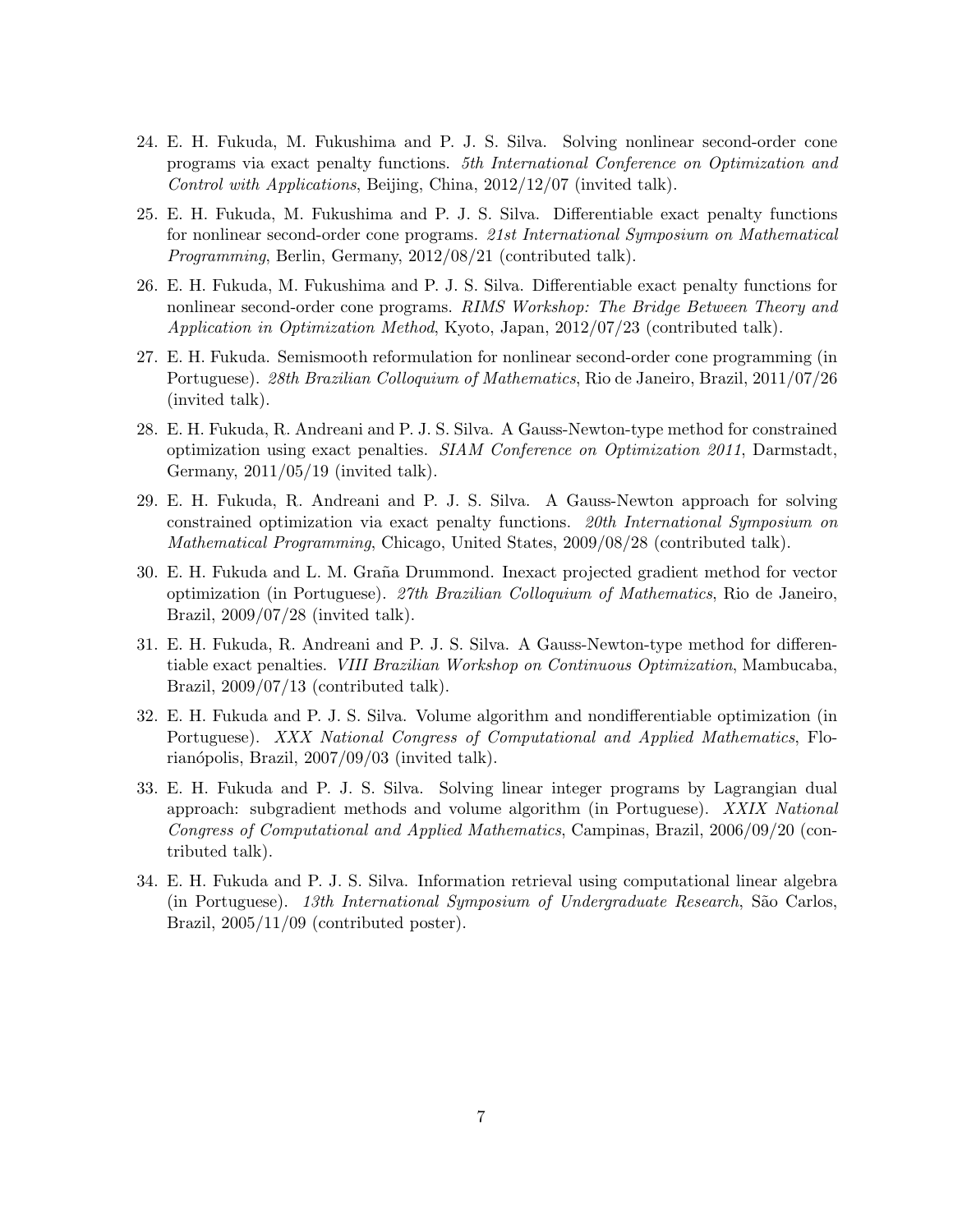#### Awards / Honors

- 2015 Research Encourage Award, for a promising young researcher in Operations Research, Operations Research Society of Japan
- 2012 Best Ph.D. Thesis 2011 in Applied Mathematics at University of São Paulo, University of São Paulo
- 2007 Odelar Leite Linhares Prize, for the best master thesis of the year in Brazil, Brazilian Society of Computational and Applied Mathematics
- 2006 2nd Place in XI ACM South American Programming Contest, São Paulo regional, ACM International Collegiate Programming Contest

## Supervised Students' Awards

- 2020 H. Tanabe, Student Thesis Award 2020, Operations Research Society of Japan.
- 2020 H. Tanabe, 14th ICT Innovation's Excellent Research Award, Kyoto University.
- 2019 K. Mita, Student Thesis Award 2019, Operations Research Society of Japan.
- 2018 I. Isonishi, Excellent Student Presentation Award at SSOR2018 Kansai Region, Operations Research Society of Japan.
- 2018 H. Tanabe, finalist of Young Author's Award in SICE Annual Conference 2018, Society of Instrument and Control Engineers.

## Grants / Fellowships / Scholarships

As the principal investigator:

| $Apr/2019 - Mar/2023$           | Grants-in-Aid for Scientific Research (C)<br>Japan Society for the Promotion of Science                   |
|---------------------------------|-----------------------------------------------------------------------------------------------------------|
| $Apr/2019 - Mar/2020$           | Open Collaborative Research Program (with M. Kaneko)<br>National Institute of Informatics                 |
| $Apr/2018 - Mar/2019$           | Promoted Research Activity Funds<br>The Kyoto University Foundation                                       |
| $\rm{Apr}/2018 - \rm{Mar}/2019$ | Open Collaborative Research Program (with M. Kaneko)<br>National Institute of Informatics                 |
| $\rm{Apr}/2014 - \rm{Mar}/2018$ | Grants-in-Aid for Scientific Research, Young Scientists (B)<br>Japan Society for the Promotion of Science |
| $Oct/2013 - Mar/2014$           | Research Funds for Young Scientists (Start-Up)<br>Kyoto University                                        |
| $\rm{Apr}/2011 - \rm{Sep}/2013$ | Postdoctoral fellowship<br>The State of São Paulo Research Foundation                                     |
| $\rm{Apr}/2012 - \rm{Mar}/2013$ | Research internships abroad<br>The State of São Paulo Research Foundation                                 |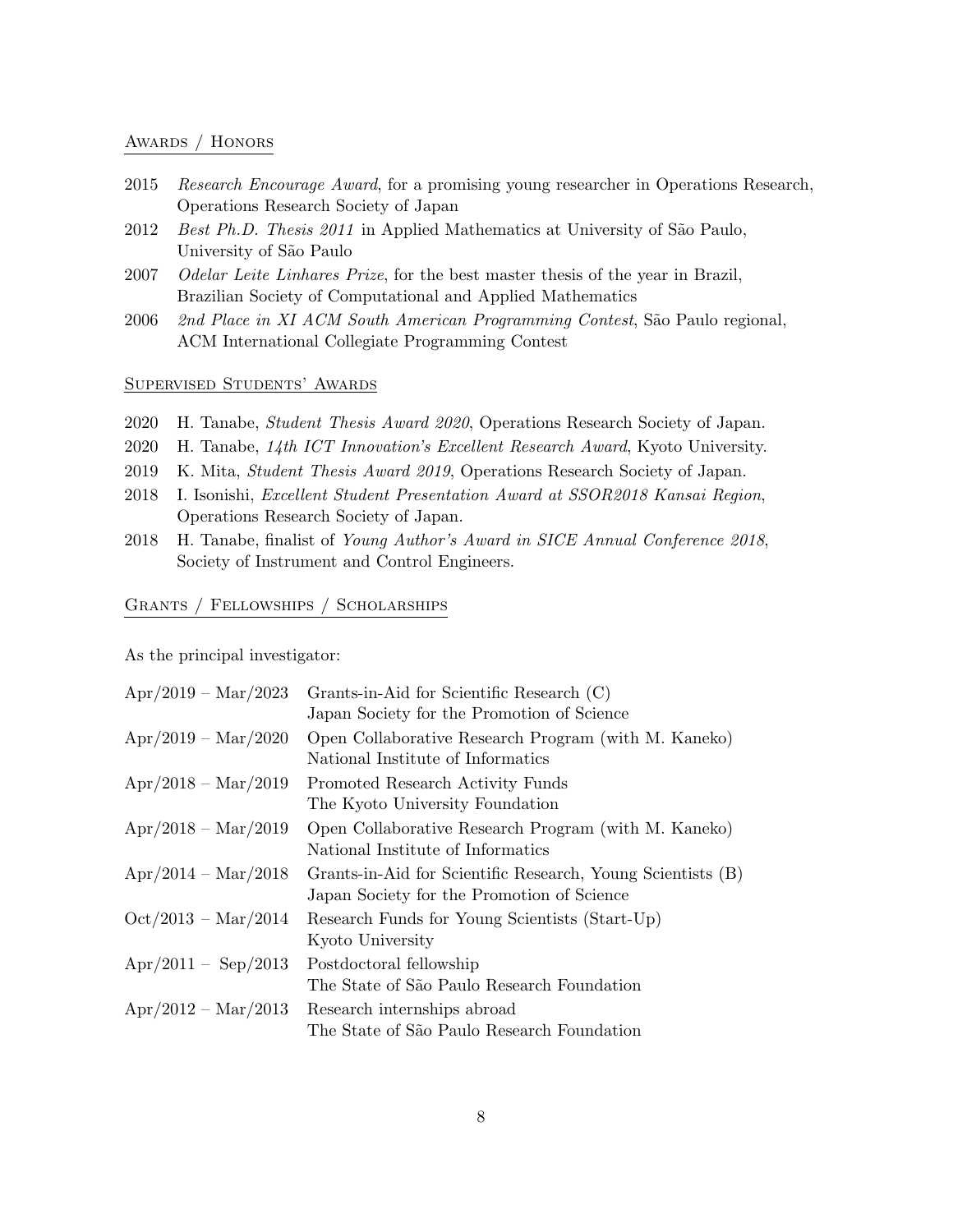| $Sep/2007 - Feb/2011$                | Ph.D. student scholarship                                       |
|--------------------------------------|-----------------------------------------------------------------|
|                                      | The State of São Paulo Research Foundation                      |
| $\text{Mar}/2007 - \text{Aug}/2007$  | Ph.D. student scholarship                                       |
|                                      | Coordination for the Improvement of Higher Education Personnel  |
| $\text{Mar}/2005 - \text{ Feb}/2007$ | M.Sc. student scholarship                                       |
|                                      | Coordination for the Improvement of Higher Education Personnel  |
| $\rm{Aug}/2004 - \rm{Jan}/2005$      | Undergraduate research scholarship                              |
|                                      | National Council for Scientific and Technological Development   |
| As a collaborator:                   |                                                                 |
| $\text{Feb}/2019 - \text{Jan}/2022$  | Chamada CNPq Universal (Brazil) (with B. F. Svaiter and others) |
|                                      | National Council for Scientific and Technological Development   |
| $Apr/2016 - Mar/2019$                | Grants-in-Aid for Scientific Research (C) (with A. F. Cruz)     |

Japan Society for the Promotion of Science

#### Teaching Experiences

1. Teaching in Graduate School of Informatics, Kyoto University.

| $2019 - 2022$ | Operations research, advanced (continuous optimization)                        |
|---------------|--------------------------------------------------------------------------------|
| $2019-2022$   | Logical systems (boolean algebra, digital circuits)                            |
| 2015, 2021    | ELCAS Basic course for high school students (optimization with Python)         |
| $2014 - 2020$ | Seminar on applied mathematics and physics                                     |
|               | (continuous and discrete optimization, sparse modeling, machine learning, etc) |
| $2015 - 2019$ | Applied mathematics and physics laboratory (continuous optimization)           |
| $2013 - 2014$ | Applied mathematics and physics laboratory (linear programming)                |
| 2017          | Physics experiments (quantum mechanics)                                        |
| 2014          | Exercise on numerical analysis (continuous optimization)                       |
|               |                                                                                |

2. Teaching Assistance in Institute of Mathematics and Statistics, University of S˜ao Paulo.

2004, 2008 Linear programming

2003, 2006 Numerical linear algebra

SUPERVISION OF STUDENTS (CONCLUDED)

- 1. An uncertainty model for positive-valued parameters with application to robust optimization. Master thesis, March 2021.
- 2. A globally convergent Levenberg-Marquardt method for degenerate optimization with equality and inequality constraints. Master thesis, March 2021.
- 3. Numerical methods for vector-valued support vector machines with mutual support vectors. Undergraduate thesis, March 2021.
- 4. Improvement of the stabilized sequential quadratic semidefinite programming method for nonlinear programming problems. Undergraduate thesis, March 2021.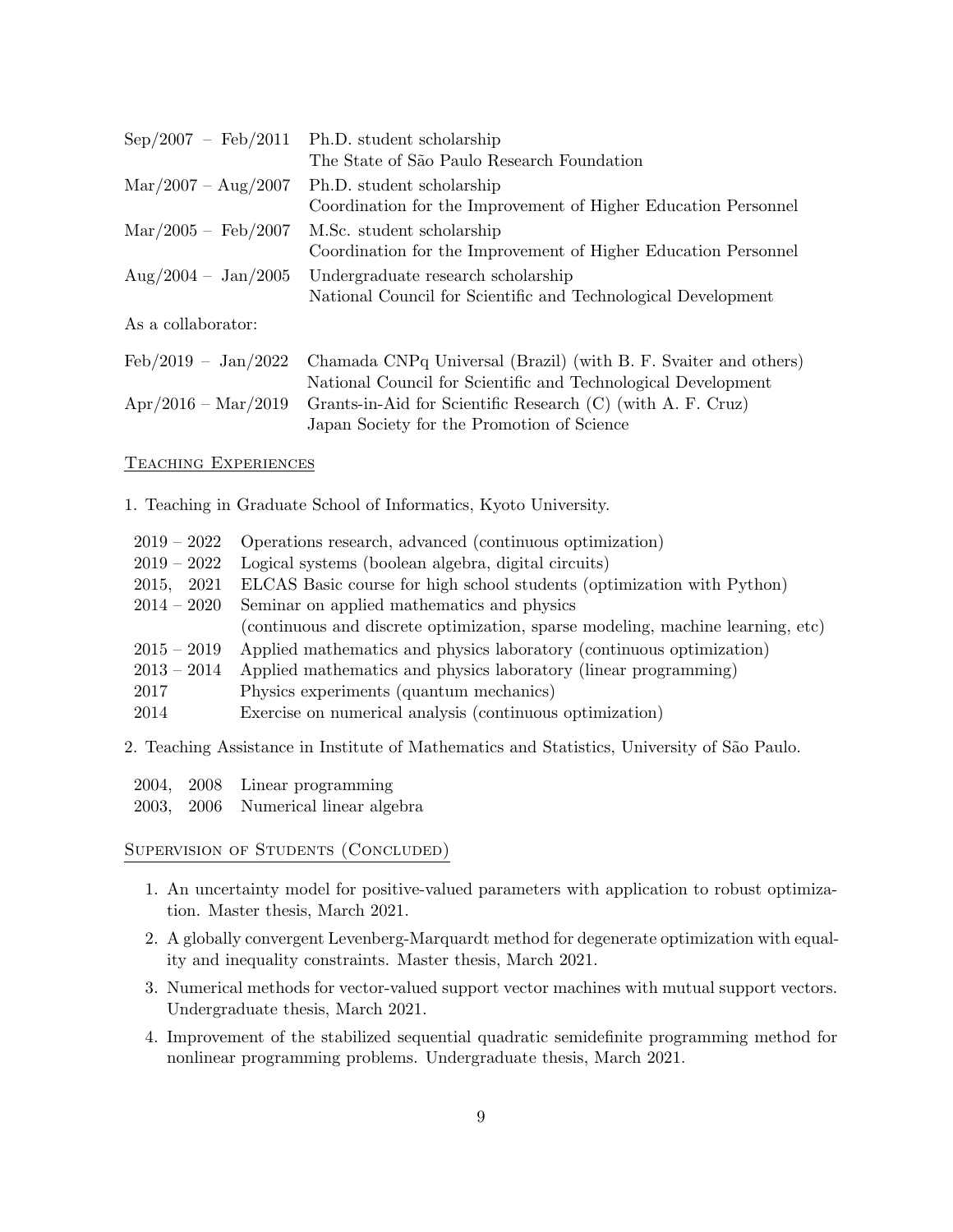- 5. On the use of differentiable exact penalty functions for nonlinear semidefinite programming. Master thesis, March 2020.
- 6. A new sequential quadratic programming method for constrained multiobjective optimization problems. Master thesis, March 2020.
- 7. Augmented Lagrangian method for conditional value-at-risk optimization. Undergraduate research, March 2020.
- 8. A new weighted multiobjective Nash equilibrium game and a related existence theory. Undergraduate research, March 2020.
- 9. A new descent method for unconstrained multiobjective optimization. Undergraduate research, March 2020.
- 10. Merit functions for multiobjective optimization and convergence rates analysis of multiobjective proximal gradient methods. Master thesis, September 2019.
- 11. Nonmonotone techniques for descent multiobjective methods. Master thesis, March 2019.
- 12. An efficient DC method for nonlinear conic optimization. Master thesis, March 2019.
- 13. Levenberg-Marquardt method for nonlinear programming using penalty functions. Undergraduate research, March 2019.
- 14. Beamforming methods for cloud radio access networks and models with uncertainties. Undergraduate research, March 2019.
- 15. Differentiable exact augmented Lagrangian functions for nonlinear second-order cone programs. Master thesis, March 2018.
- 16. Proximal gradient method for multiobjective optimization and applications in robust multicriteria optimization. Undergraduate research, March 2018.
- 17. Exact penalty functions for nonlinear semidefinite programming. Undergraduate research, March 2018.
- 18. Nonlinear second-order cone programming problems and the stabilized sequential quadratic programming. Master thesis, March 2017.
- 19. An equivalent nonlinear optimization model with triangular low-rank factorization for semidefinite programs. Master thesis, March 2017.
- 20. A new DC method for BMI-constrained optimization problems and convergence results. Undergraduate research, March 2017.
- 21. Nonmonotone line search in multiobjective settings. Undergraduate research, March 2017.
- 22. General slack variables for nonlinear second-order cone programming. Undergraduate research, March 2017.
- 23. The use of smoothing methods in multi-leader-follower games. Master thesis, March 2016.
- 24. A descent method for robust multiobjective optimization in the presence of implementation errors. Master thesis, March 2016.
- 25. General exact augmented Lagrangian functions for nonlinear second-order cone programming. Undergraduate research, March 2016.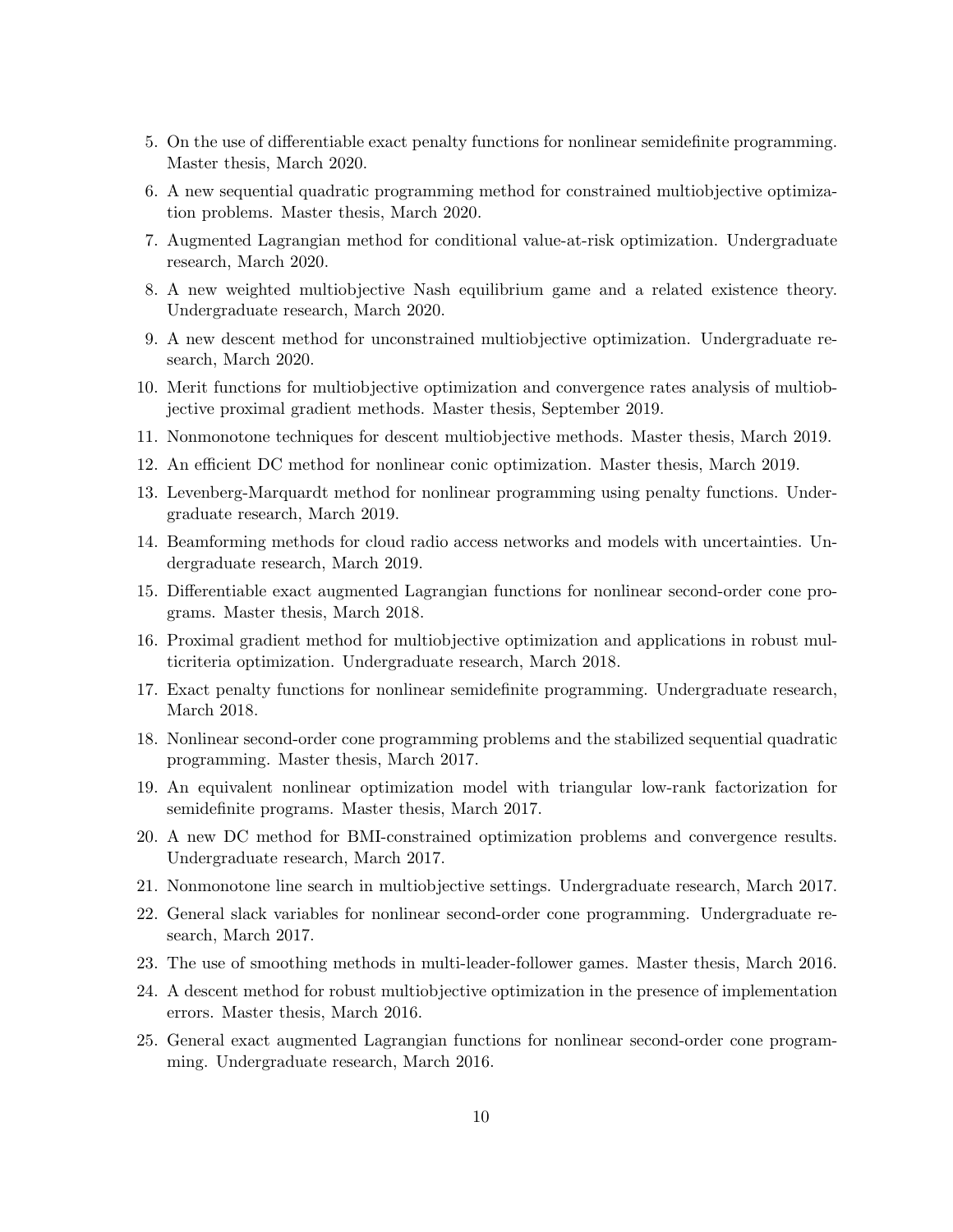- 26. Differentiable exact penalty functions for nonlinear optimization with easy constraints. Master thesis, March 2015.
- 27. Test problems and methods for nonlinear second-order cone programming problems. Undergraduate research, March 2015.
- 28. Steepest descent method for multiobjective optimization and its effectiveness. Undergraduate research, March 2014.

### Editorial Duties

- 1. 2021 present: Associate editor, Computational Optimization and Applications.
- 2. 2015 2017 : Associate editor, Journal of the Operations Research Society of Japan.
- 3. 2011 present: Paper reviewer, for more than 20 different international journals.

### **OTHER DUTIES**

1. October 2019: Young leader, STS Forum 16th Annual Meeting.

## WORKING COMMITTEES

In academic societies:

2021 – present Steering Committee, Operations Research Society of Japan, Kansai Region

In academic conferences:

| 2021 – 2022 – 10th IFAC Symposium on Robust Control Design – ROCOND 2022 (Kyoto)   |
|------------------------------------------------------------------------------------|
| $2019 - 2020$ RAMP Symposium 2020 (Kyoto)                                          |
| $2019 - 2020$ Operations Research Society of Japan – Spring Conference 2019 (Nara) |
| $2016 - 2017$ Operations Research Society of Japan – Fall Conference 2017 (Osaka)  |

In Graduate School of Informatics, Kyoto University:

| 2022          | Academic affairs (vice - undergraduate in applied mathematics and physics) |
|---------------|----------------------------------------------------------------------------|
| $2020 - 2021$ | Public relations and evaluation committee                                  |
| 2020          | Representative for experiments and exercises's disciplines (undergraduate) |
| 2019          | Academic affairs (undergraduate in applied mathematics and physics)        |
| 2019          | Academic affairs (undergraduate in informatics and mathematical science)   |
| 2018          | Library committee                                                          |
| 2016          | Information security working group                                         |
| 2016          | System operations working group                                            |
| 2015,2019     | Harassment prevention committee                                            |
| 2014          | Public relations committee                                                 |
|               |                                                                            |